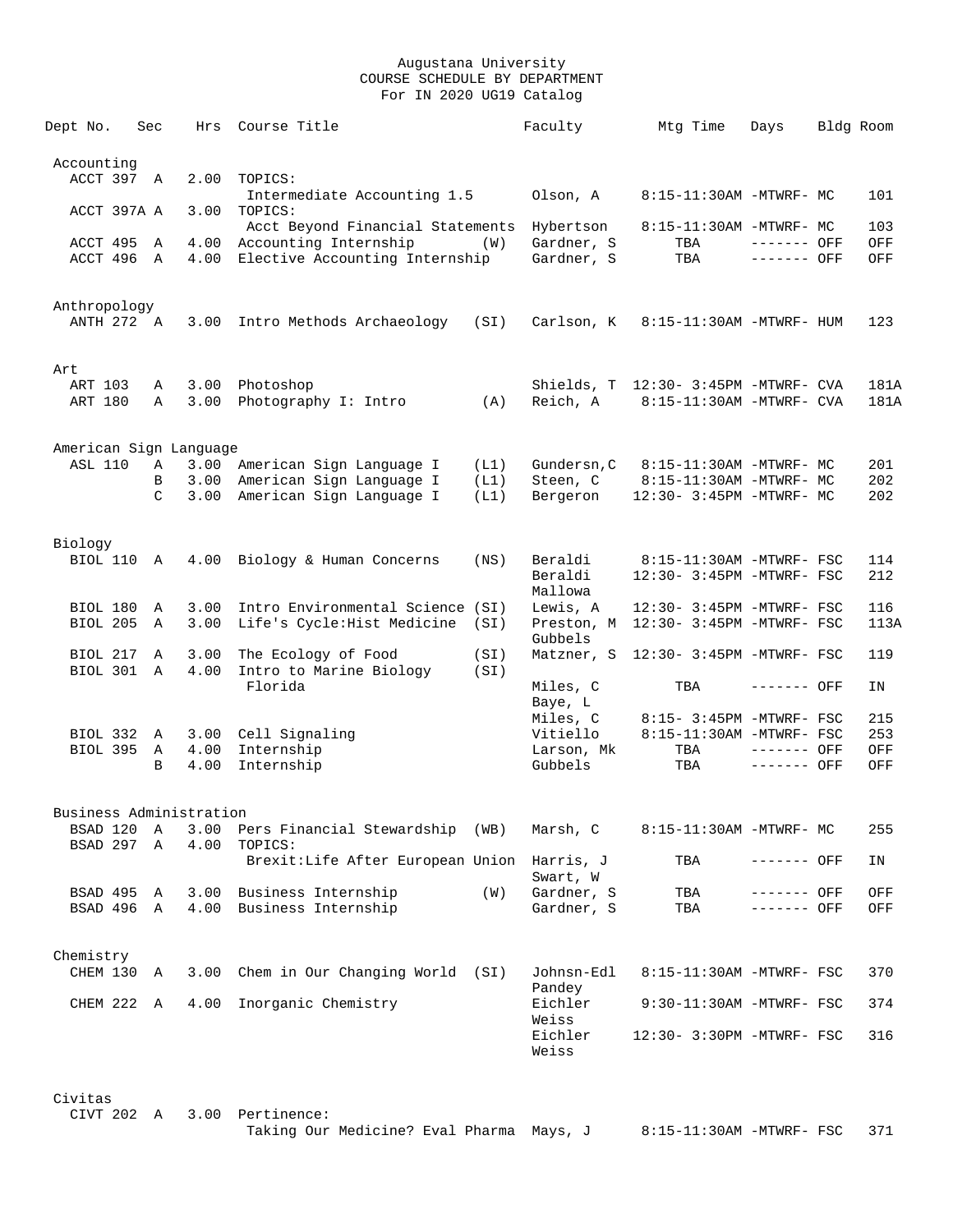| Dept No.                            | Sec          |         | Hrs Course Title                                                                                                                             |      | Faculty               | Mtg Time                  | Days                       | Bldg Room |            |
|-------------------------------------|--------------|---------|----------------------------------------------------------------------------------------------------------------------------------------------|------|-----------------------|---------------------------|----------------------------|-----------|------------|
|                                     |              |         |                                                                                                                                              |      |                       |                           |                            |           |            |
| Classics<br>GREK 110 A              |              |         | 3.00 Elementary Greek I                                                                                                                      | (L1) | Wentzel, R            | 8:15-11:30AM -MTWRF- HUM  |                            |           | 102        |
| Communication Disorders             |              |         |                                                                                                                                              |      |                       |                           |                            |           |            |
| CMDS 288 A                          |              |         | 1.00 Observation Practicum<br>-CMDS 288: REQUIRES INSTRUCTOR SIGNATURE.                                                                      |      | Mahan, K              | TBA                       | $------$ OFF               |           | OFF        |
|                                     |              |         | CMDS 388 A 10.00 Clinical Practicum                                                                                                          |      | Mahan, K              | TBA                       | ------- OFF                |           | OFF        |
|                                     |              |         | -CMDS 388: REOUIRES INSTRUCTOR SIGNATURE.<br>CMDS 488 A 10.00 Adv Clinical Prct: Comm Disorders<br>-CMDS 488: REQUIRES INSTRUCTOR SIGNATURE. |      | Mahan, K              | TBA                       | ------- OFF                |           | OFF        |
|                                     |              |         |                                                                                                                                              |      |                       |                           |                            |           |            |
| Communication Studies<br>COMM 250 A |              | 3.00    | Interpersonal Communication (WB)                                                                                                             |      | Bart, J               | 8:15-11:30AM -MTWRF- HUM  |                            |           | 331        |
| COMM 270                            | $\mathbb{A}$ | 4.00    | Advocacy and Argumentation A2.2                                                                                                              |      | Bart, H               | 8:15-11:30AM -MTWRF- HUM  |                            |           | 302        |
| COMM 395 A                          |              | 4.00    | Internship                                                                                                                                   |      | Nitz, M               | TBA                       | ------- OFF                |           | OFF        |
|                                     | B            | 4.00    | Internship                                                                                                                                   |      | McCollough            | TBA                       | $------$ OFF               |           | OFF        |
| COMM 397 A                          |              | 3.00    | TOPICS:                                                                                                                                      |      |                       |                           |                            |           |            |
|                                     |              |         | Reli Comm in Germany&Norway (RT)                                                                                                             |      | Nitz, M<br>Conover    | TBA                       | ------- OFF                |           | IN         |
| Computer Science                    |              |         |                                                                                                                                              |      |                       |                           |                            |           |            |
|                                     |              |         | COSC 210 A 4.00 Computer Science I                                                                                                           |      | Steinwand             | 12:30- 3:45PM -MTWRF- FSC |                            |           | 370        |
| Economics                           |              |         |                                                                                                                                              |      |                       |                           |                            |           |            |
| ECON 120 A                          |              |         | 3.00 Principles of Economics I                                                                                                               | (SS) | Eggleston             | 12:30- 3:45PM -MTWRF- MC  |                            |           | 153        |
| Education                           |              |         |                                                                                                                                              |      |                       |                           |                            |           |            |
| EDUC 110                            | A            |         | 3.00 Found of American Education (SS)                                                                                                        |      | Hallenbeck            | 8:15-11:30AM -MTWRF- MC   |                            |           | 253        |
| EDUC 219                            | A            |         | 3.00 Technology in Education                                                                                                                 |      | Hanavan, P            | 8:15-11:30AM -MTWRF- MC   |                            |           | 001        |
| EDUC 355                            | A            | 3.00    | Human Relations in Education<br>-EDUC 355: INCLUDES A FIELD EXPERIENCE OF APPROXIMATELY 8 HRS.                                               |      | Uthe-Burow            | 8:15-11:30AM -MTWRF- MC   |                            |           | 164        |
| EDUC 370 A                          |              |         | 3.00 Literacy for Engl Lang Learners                                                                                                         |      | Manning               | 12:30- 3:45PM -MTWRF- MC  |                            |           | 164        |
| EDUC 470                            |              | A 12.00 | Student Teach: All Grades                                                                                                                    |      | Fiala, R              | TBA                       | ------- OFF                |           | OFF        |
|                                     |              |         | -EDUC 470: SIGNATURE OF FIELD EXPERIENCE COORDINATOR REQUIRED.                                                                               |      |                       |                           |                            |           |            |
| EDUC 471 A                          |              | 4.00    | Student Teach: Middle School                                                                                                                 |      | Fiala, R              | TBA                       | ------- OFF                |           | OFF        |
| EDUC 472 A 12.00                    |              |         | Student Teach: Elementary                                                                                                                    |      | Fiala, R              | TBA                       | ------- OFF                |           | OFF        |
|                                     |              |         | -EDUC 472: SIGNATURE OF FIELD EXPERIENCE COORDINATOR REOUIRED.                                                                               |      |                       |                           |                            |           |            |
|                                     |              |         | EDUC 473 A 12.00 Student Teach: Kindergarten<br>-EDUC 473: SIGNATURE OF FIELD EXPERIENCE COORDINATOR REOUIRED.                               |      | Fiala, R              | TBA                       | ------- OFF                |           | OFF        |
|                                     |              |         | EDUC 474 A 4.00 Student Teach: Secondary                                                                                                     |      | Fiala, R              | TBA                       | ------- OFF                |           | OFF        |
|                                     |              |         |                                                                                                                                              |      |                       |                           |                            |           |            |
| English                             |              |         |                                                                                                                                              |      |                       |                           |                            |           |            |
| ENGL 226                            | A            | 3.00    | World Literature II                                                                                                                          | (NW) | Hanson, D             | 12:30- 3:45PM -MTWRF- HUM |                            |           | 123        |
| ENGL 260 A                          |              |         | 3.00 PursueEthicEmpathyDivWrld (WB3)                                                                                                         |      | Blank-Libr            | 8:15-11:30AM -MTWRF- HUM  |                            |           | 103        |
| ENGL 297 A                          |              | 3.00    | TOPICS:                                                                                                                                      |      |                       |                           |                            |           |            |
| ENGL 297A A                         |              |         | Literary Bodies (LT)<br>4.00 TOPICS:                                                                                                         |      | Boyens, B             | 12:30- 3:45PM -MTWRF- HUM |                            |           | 103        |
|                                     |              |         | New Zealnd: Bicultrl Identity (NW)                                                                                                           |      | Lima, O<br>Rives, D   | TBA                       | ------- OFF                |           | IN         |
|                                     |              |         |                                                                                                                                              |      |                       |                           |                            |           |            |
| Exercise Science                    |              |         |                                                                                                                                              |      |                       |                           |                            |           |            |
| EXSC 120 A<br>EXSC 395 A            |              |         | 3.00 Intro to Exercise & Sport Scienc<br>4.00 Internship                                                                                     |      | Scholten, S           | 8:30-11:30AM -MTWRF- FSC  |                            |           | 372        |
|                                     | В            |         | Fitness<br>2.00 Internship                                                                                                                   |      | Scholten, S<br>Day, J | TBA<br>TBA                | ------- OFF<br>------- OFF |           | OFF<br>OFF |
|                                     |              |         | -EXSC 395: MUST HAVE APPROVAL & SIGNATURE OF INSTRUCTOR.                                                                                     |      |                       |                           |                            |           |            |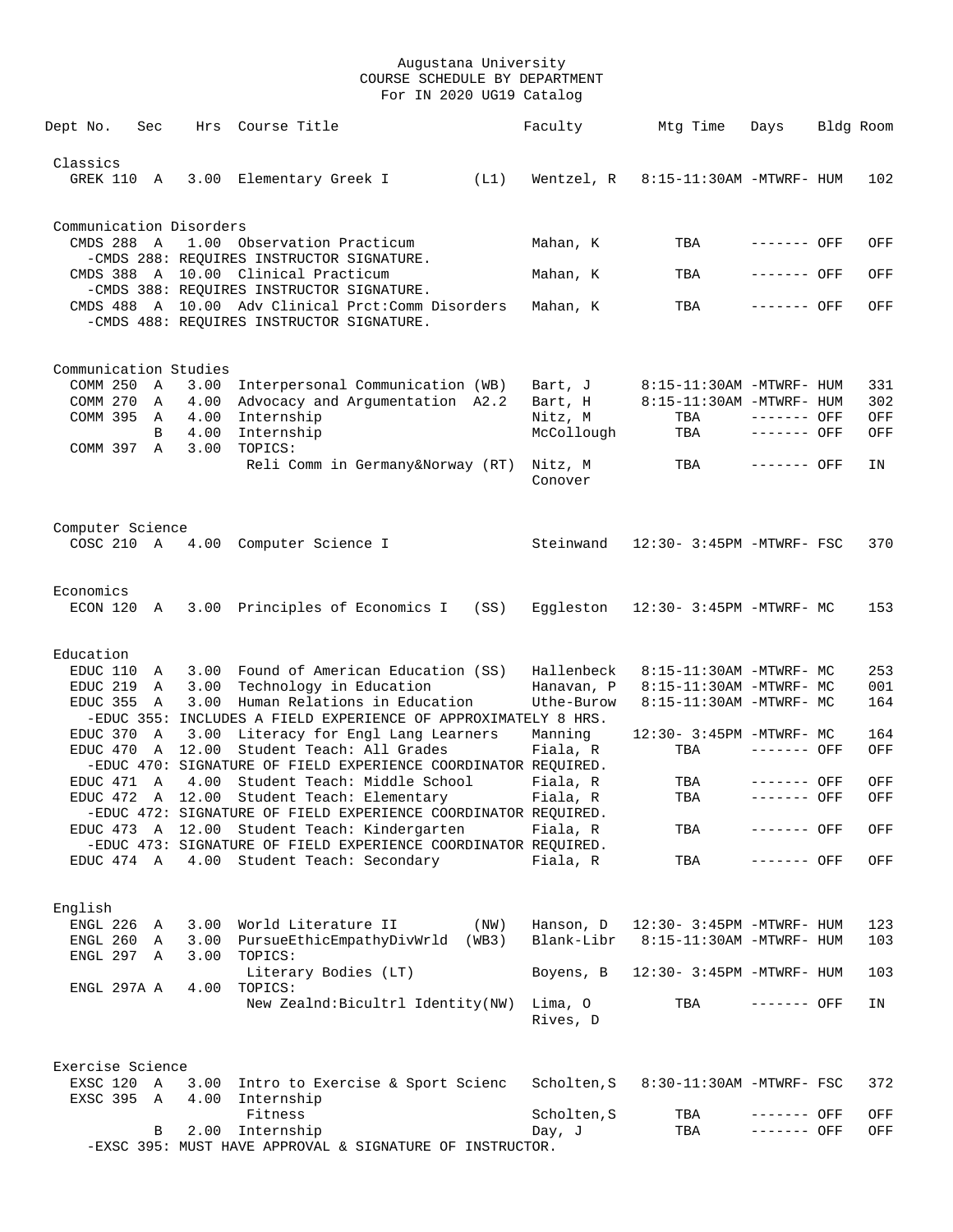| Dept No.                              | Sec |             | Hrs          | Course Title                                             |              | Faculty     | Mtg Time                                    | Days        | Bldg Room    |
|---------------------------------------|-----|-------------|--------------|----------------------------------------------------------|--------------|-------------|---------------------------------------------|-------------|--------------|
| French                                |     |             |              |                                                          |              |             |                                             |             |              |
| FREN 110                              |     | Α           | 3.00         | Intro to French I                                        | (L1)         | Fish        | 12:30- 3:45PM -MTWRF- HUM                   |             | 320          |
| <b>FREN 395</b>                       |     | Α           | 4.00         | Internship                                               |              | Fish        | TBA                                         | ------- OFF | OFF          |
| FREN 400                              |     | Α           | 1.00         | Honors Thesis                                            |              | Fish        | TBA                                         | ------- OFF | OFF          |
|                                       |     |             |              |                                                          |              |             |                                             |             |              |
| General Studies                       |     |             |              |                                                          |              |             |                                             |             |              |
| GENL 105                              |     | Α           | 3.00         | Off Campus Study Programs                                |              |             |                                             |             |              |
|                                       |     |             |              | AIFS Study Abroad in Rome                                |              | Iverson     | TBA                                         | ------- OFF | ΙN           |
|                                       |     | В           | 3.00         | CISabroad Intern in Hawaii                               |              | Iverson     | TBA                                         | ------- OFF | ΙN           |
|                                       |     | C           | 3.00         | AIFS Study Abroad in Salamanca                           |              | Iverson     | TBA                                         | ------- OFF | ΙN           |
|                                       |     | D           | 3.00         | AIFS January Galapagos Islands                           |              | Iverson     | TBA                                         | ------- OFF | ΙN           |
|                                       |     | Е           | 4.00         | UMAIE: Harry Potter in Context                           |              | Iverson     | TBA                                         | ------- OFF | ΙN           |
|                                       |     | $\mathbf F$ | 3.00         | AIFS Study Abroad Stellenbosch                           |              | Iverson     | TBA                                         | ------- OFF | ΙN           |
|                                       |     | G           | 3.00         | AIFS Study Abroad in Dublin                              |              | Iverson     | TBA                                         | ------- OFF | ΙN           |
|                                       |     | Н           | 3.00         | CIS Abroad January in Tokyo                              |              | Iverson     | TBA                                         | ------- OFF | ΙN           |
|                                       |     | I           | 3.00         | SpanStudies Abrd-Jan in Alicante                         |              | Iverson     | TBA                                         | ------- OFF | ΙN           |
|                                       |     | J           | 3.00         | AIFS Study Abroad in Granada                             |              | Iverson     | TBA                                         | ------- OFF | ΙN           |
| GENL 105R A                           |     |             | 4.00         | Off Campus Study Programs                                | (RT)         |             |                                             |             |              |
| GENL 197                              |     | Α           | 4.00         | UMAIE: Genocide, Resist, GodNaziGrm<br>TOPICS:           |              | Iverson     | TBA                                         | ------- OFF | ΙN           |
|                                       |     |             |              | Greek Connection: Cult, Hlth, Well                       |              | Gierach     | TBA                                         | ------- OFF | ΙN           |
| GENL 257                              |     | Α           | 4.00         | Dharma: India (NW)                                       |              | Twa, L      | TBA                                         | ------- OFF | ΙN           |
|                                       |     |             |              |                                                          |              | Pennington  |                                             |             |              |
|                                       |     |             |              |                                                          |              |             |                                             |             |              |
|                                       |     |             |              |                                                          |              |             |                                             |             |              |
| German<br>GERM 110                    |     | Α           | 3.00         | Intro to German I                                        |              | Bjorkman    | 8:15-11:30AM -MTWRF- HUM                    |             | 319          |
| <b>GERM 395</b>                       |     | Α           | 4.00         | Internship                                               | (L1)         | Lhotzky, S  | TBA                                         | ------- OFF | OFF          |
| GERM 400                              |     | Α           | 1.00         | Honors Thesis                                            |              | Staff       | TBA                                         | ------- OFF | OFF          |
|                                       |     |             |              |                                                          |              |             |                                             |             |              |
|                                       |     |             |              |                                                          |              |             |                                             |             |              |
| Government/Intl Affairs<br>GOVT 297   |     | A           | 3.00         | TOPICS:                                                  |              |             |                                             |             |              |
|                                       |     |             |              | Lawyers?WhatTheyDo, Can't, Shldn't                       |              | Golemboski  | 12:30- 3:45PM -MTWRF- MC                    |             | 253          |
|                                       |     | В           | 3.00         | The Politics of Sports                                   |              | Masthay     | 8:15-11:30AM -MTWRF- HUM                    |             | 301          |
|                                       |     |             |              |                                                          |              |             |                                             |             |              |
|                                       |     |             |              |                                                          |              |             |                                             |             |              |
| History<br>HIST 121                   |     |             |              |                                                          |              |             |                                             |             |              |
| HIST 205                              |     | Α<br>Α      | 3.00<br>3.00 | American Exper. Since 1877<br>Life's Cycle:Hist Medicine | (US)<br>(SI) | Pehl, M     | TBA<br>Preston, M 12:30- 3:45PM -MTWRF- FSC | ------- OFF | ONLN<br>113A |
|                                       |     |             |              |                                                          |              | Gubbels     |                                             |             |              |
|                                       |     |             |              |                                                          |              |             |                                             |             |              |
| Health                                |     |             |              |                                                          |              |             |                                             |             |              |
| HLTH 222                              |     | A           | 3.00         | Nutrition                                                | (WB)         | Gorres-Mar  | 12:30- 3:30PM -MTWRF- FSC                   |             | 374          |
| HLTH 242 A                            |     |             | 2.00         | Personal Health                                          | (WB2)        | VanLaecken  | $9:00-11:00AM - MTWRF - FSC$                |             | 116          |
|                                       |     |             |              |                                                          |              |             |                                             |             |              |
|                                       |     |             |              |                                                          |              |             |                                             |             |              |
| Sign Lang. Interpreting<br>INTR 350 A |     |             |              | 3.00 Specialized Interpreting                            |              | Dyce, M     | 8:15-11:30AM -MTWRF- MC                     |             | 161          |
|                                       |     |             |              |                                                          |              |             |                                             |             |              |
|                                       |     |             |              |                                                          |              |             |                                             |             |              |
| Journalism<br><b>JOUR 260</b>         |     |             |              |                                                          |              | Blank-Libr  |                                             |             |              |
| <b>JOUR 395</b>                       |     | Α<br>Α      | 3.00<br>4.00 | PursueEthicEmpathyDivWrld<br>Internship                  | (WB3)        | Blank-Libr  | 8:15-11:30AM -MTWRF- HUM<br>TBA             | ------- OFF | 103<br>OFF   |
| JOUR 495 A                            |     |             | 4.00         | Internship                                               |              | Blank-Libr  | TBA                                         | ------- OFF | OFF          |
|                                       |     |             |              |                                                          |              |             |                                             |             |              |
|                                       |     |             |              |                                                          |              |             |                                             |             |              |
| Mathematics<br>MATH 140               |     | A           | 3.00         | Quantitative Reasoning                                   | (MT)         | Gregg, M    | 8:15-11:30AM -MTWRF- FSC                    |             | 376          |
|                                       |     | B           | 3.00         | Quantitative Reasoning                                   | (MT)         | Sorenson, T | 12:30- 3:45PM -MTWRF- FSC                   |             | 376          |
| MATH 330                              |     | Α           | 3.00         | History of Mathematics                                   | (W)          | Olimb, C    | 8:15-11:30AM -MTWRF- FSC                    |             | 373          |
|                                       |     |             |              |                                                          |              |             |                                             |             |              |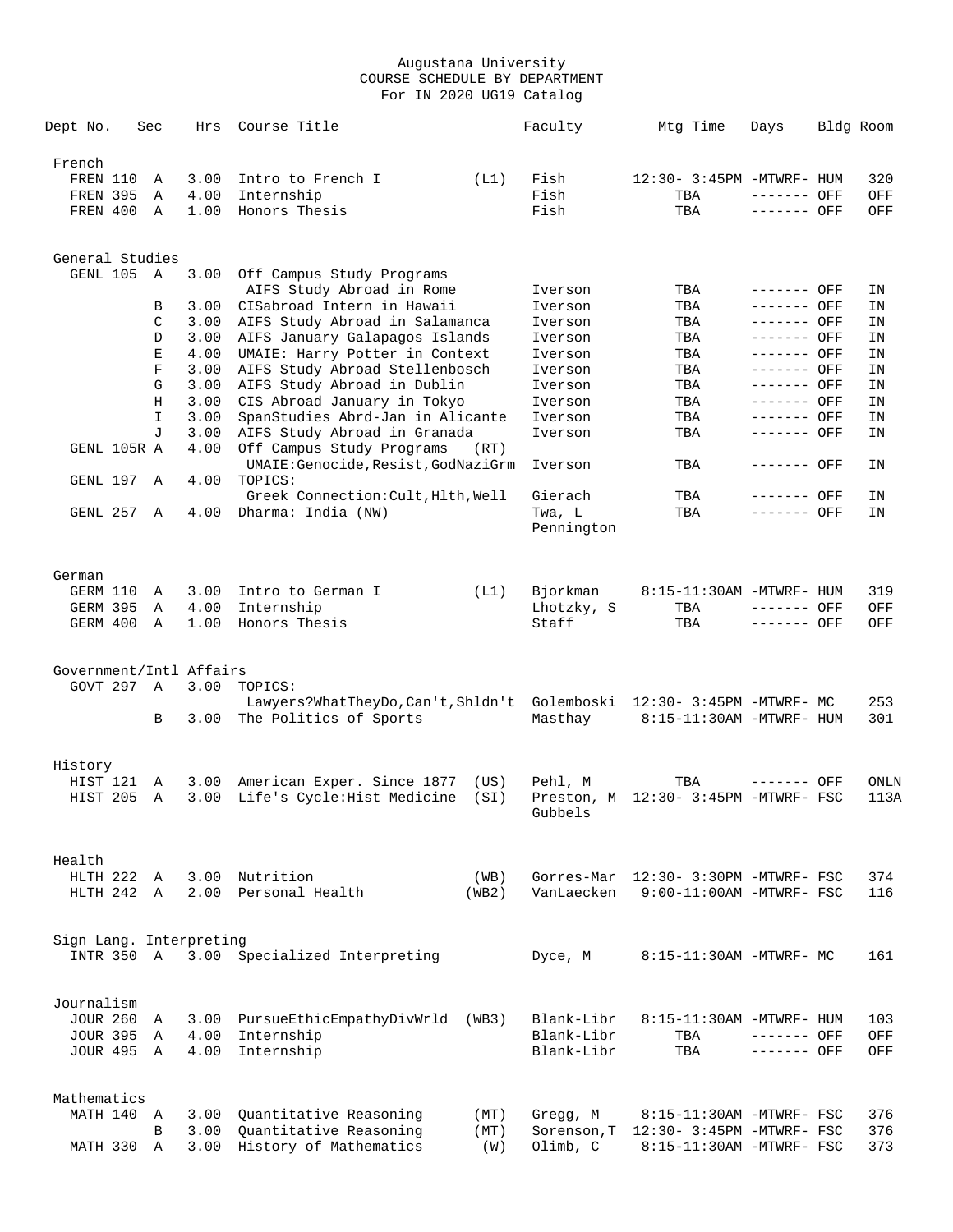| Dept No.                     | Sec | Hrs     | Course Title                                                                                                                            |       | Faculty                 | Mtg Time                                    | Days         | Bldg Room |     |
|------------------------------|-----|---------|-----------------------------------------------------------------------------------------------------------------------------------------|-------|-------------------------|---------------------------------------------|--------------|-----------|-----|
| Media Studies                |     |         |                                                                                                                                         |       |                         |                                             |              |           |     |
| MDST 397 A                   |     | 3.00    | TOPICS:                                                                                                                                 |       |                         |                                             |              |           |     |
|                              |     |         | Podcasting and Audio Production                                                                                                         |       | McCollough              | 8:15-11:30AM -MTWRF- HUM                    |              |           | 146 |
| Music                        |     |         |                                                                                                                                         |       |                         |                                             |              |           |     |
| MUSI 095 E                   |     |         | 1.00 Music Ensemble:<br>Regional Band Tour                                                                                              | A3.5B | Unger                   | 4:00- 5:30PM -M-WR-- HUM                    |              |           | 168 |
| MUSI 118                     | Α   | 3.00    | Blues, Jazz, and Rock                                                                                                                   | (US)  |                         | Petersen, L 12:30- 3:50PM -MTWRF- HUM       |              |           | 226 |
| Native American Studies      |     |         |                                                                                                                                         |       |                         |                                             |              |           |     |
| NAST 320 A                   |     |         | 3.00 Native American Social Sys                                                                                                         | (NW)  | Bunger                  | 12:30- 3:45PM -MTWRF- MC                    |              |           | 201 |
| Nursing                      |     |         |                                                                                                                                         |       |                         |                                             |              |           |     |
| NURS 200                     | A   | 3.00    | Intro to Professional Nursing                                                                                                           |       | Nelson, Mry<br>Aukerman | 8:15-11:30AM -MTWRF- FSC                    |              |           | 272 |
|                              | B   | 3.00    | Intro to Professional Nursing                                                                                                           |       | Nelson,Mry<br>Aukerman  | 8:15-11:30AM -MTWRF- FSC                    |              |           | 272 |
| NURS 315 I                   |     | 2.00    | Health Assessment for Intl Nurs<br>-NURS 315 I: OPEN TO INTL STUDENTS ONLY.                                                             |       | Larson, V               | TBA                                         | $------$ FSC |           | 268 |
| <b>NURS 352 A</b>            |     | 3.00    | Child Health Nursing                                                                                                                    |       | Barthle                 | $9:00 - 4:00PM$ ---WRF- FSC                 |              |           | 270 |
| NURS 352X XA                 |     | 0.00    | Child Health Nursing Clinical                                                                                                           |       | Bachtell, A<br>Haak, A  | 6:00- 4:00PM -MT---- OFF                    |              |           | OFF |
|                              | ΧB  | 0.00    | Child Health Nursing Clinical                                                                                                           |       | Mathiesen<br>Dysthe     | $6:00-4:00PM -MT---$ OFF                    |              |           | OFF |
|                              | XC  | 0.00    | Child Health Nursing Clinical                                                                                                           |       | Mages<br>Bresee, J      | $6:00-4:00PM -MT---$ OFF                    |              |           | OFF |
| NURS 451                     | A   | 3.00    | Leadership in Prof Nursing                                                                                                              |       | Serfling<br>Mueller, A  | TBA                                         | ------- OFF  |           | OFF |
|                              | B   | 3.00    | Ecuador                                                                                                                                 |       | Waltman, P              | TBA                                         | ------- OFF  |           | ΙN  |
|                              | C   | 3.00    | Norway                                                                                                                                  |       | Abbott, K               | TBA                                         | ------- OFF  |           | IN  |
|                              | D   | 3.00    | Eagle Butte<br>-NURS 451: WILL HAVE 2-3 FACE TO FACE MEETINGS.                                                                          |       | Abbott, K               | TBA                                         | ------- OFF  |           | ΙN  |
|                              |     |         |                                                                                                                                         |       |                         |                                             |              |           |     |
| Physical Education<br>PE 095 | Α   | 1.00    | Intercollegiate Athletics                                                                                                               | A1.3  |                         |                                             |              |           |     |
|                              |     |         | Softball                                                                                                                                |       | VanSchepen              | TBA                                         | ------- OFF  |           | OFF |
|                              | В   |         | 1.00 Men's Track                                                                                                                        |       | Hellman, T              | TBA                                         | ------- OFF  |           | OFF |
| PE 103                       |     |         | A 1.00 Boot Camp Fitness                                                                                                                | (WB1) |                         | Binstock   11:00-12:15PM -MTWR-- ELMN   105 |              |           |     |
| PE 105                       | Α   |         | 1.00 Downhill Skiing<br>(Includes lifts and lessons)                                                                                    | (WB1) |                         | Barkus, B     6:30- 9:30PM --T-R-- OFF      |              |           | OFF |
|                              |     |         | -PE 105A: SPECIAL FEE: \$120 FOR LIFT AND LESSONS. MEETS AT GREAT BEAR SKI RESORT.                                                      |       |                         |                                             |              |           |     |
|                              |     |         | AP 1.00 (Includes lessons only)                                                                                                         |       | Barkus, B               | $6:30 - 9:30PM -T-R--OFF$                   |              |           | OFF |
|                              |     |         | -PE 105AP: SPECIAL FEE: \$80 FOR LESSONS. MEETS AT GREAT BEAR SKI RESORT.                                                               |       |                         |                                             |              |           |     |
|                              |     |         | AR 1.00 (Includes lifts, lessons, equip) Barkus, B                                                                                      |       |                         | $6:30 - 9:30PM -T-R--$ OFF                  |              |           | OFF |
| PE 106                       | Α   | 1.00    | -PE 105AR: SPECIAL FEES: \$160 FOR LIFTS, LESSONS, EQUIPMENT. MEETS AT GREAT BEAR SKI RESORT.<br>Snowboarding                           | (WB1) |                         |                                             |              |           |     |
|                              |     |         | (Includes lifts and lessons)                                                                                                            |       | Barkus, B               | 6:30- 9:30PM --T-R-- OFF                    |              |           | OFF |
|                              |     | AP 1.00 | -PE 106A: SPECIAL FEE: \$120 FOR LIFT AND LESSONS. MEETS AT GREAT BEAR SKI RESORT.<br>(Includes lessons only)                           |       | Barkus, B               | $6:30 - 9:30PM -T-R--$ OFF                  |              |           | OFF |
|                              |     |         | -PE 106AP: SPECIAL FEES: \$80 FOR LESSONS. MEETS AT GREAT BEAR SKI RESORT.                                                              |       |                         |                                             |              |           |     |
|                              |     |         | AR 1.00 (Includes lifts, lessons, equip)<br>-PE 106AR: SPECIAL FEE: \$160 FOR LIFT, LESSONS, EQUIPMENT. MEETS AT GREAT BEAR SKI RESORT. |       | Barkus, B               | 6:30- 9:30PM --T-R-- OFF                    |              |           | OFF |
| PE 115                       | Α   | 1.00    | Physical Conditioning                                                                                                                   | (WB1) | Aggen                   | $9:30-10:20AM - MTWR-- ELMN$                |              |           | 105 |
| PE 215                       | Α   | 3.00    | Sport in Society                                                                                                                        |       |                         | Barkus, B 8:00-12:00PM -MTWRF- ELMN         |              |           | 241 |
| PE 225                       | Α   | 2.00    | Psychology of Coaching                                                                                                                  |       | Bourk                   | $12:30 - 2:30PM - MTWRF - ELMN$             |              |           | 241 |
| PE 235                       | Α   | 2.00    | Theory of Coaching Wrestling                                                                                                            |       | Reitmeier               | $1:30-3:30PM -MTWR--ELMN$                   |              |           | 230 |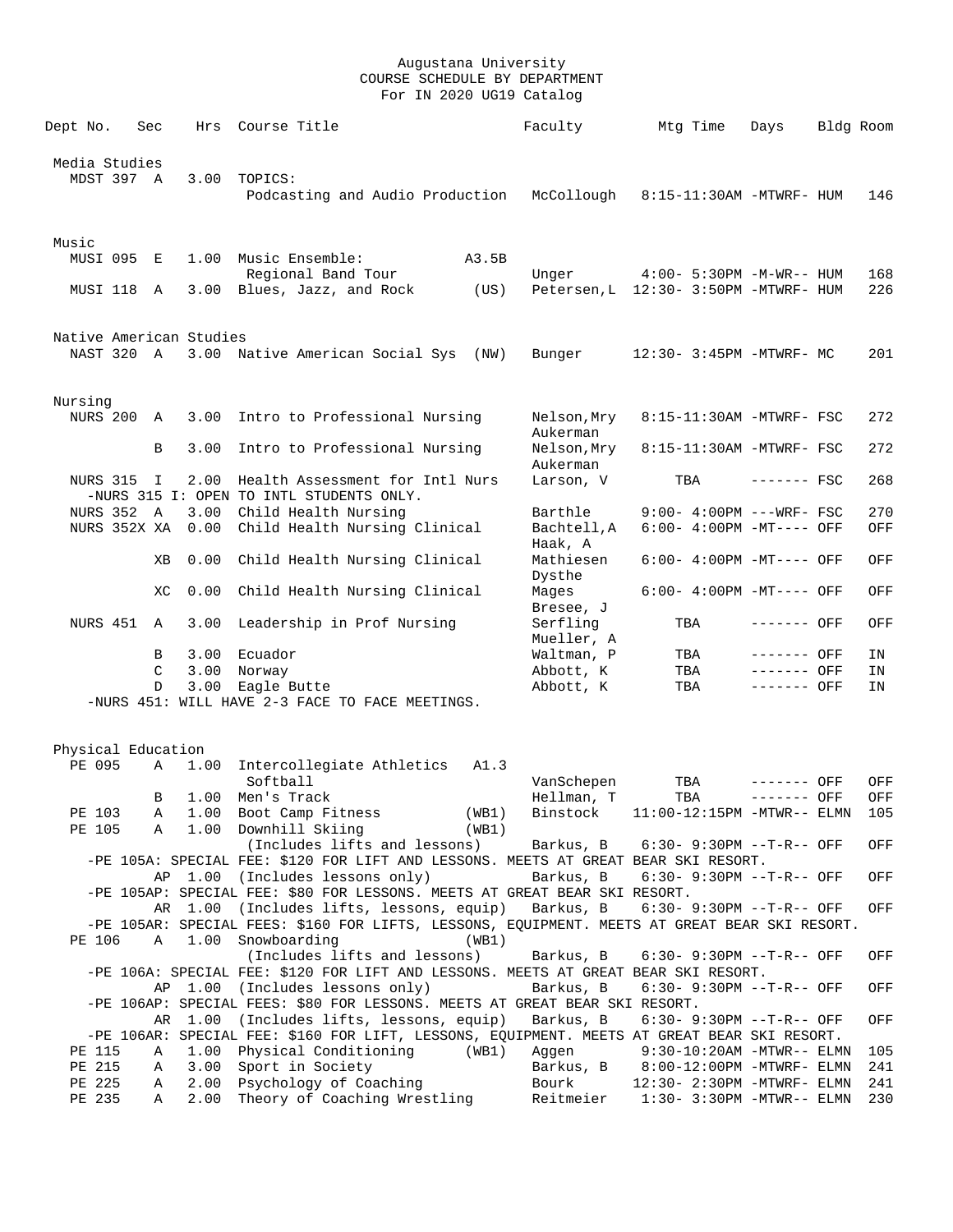| Dept No.   |            |                   | Sec | Hrs  | Course Title                                                     | Faculty    | Mtg Time                              | Days         | Bldg Room |
|------------|------------|-------------------|-----|------|------------------------------------------------------------------|------------|---------------------------------------|--------------|-----------|
|            |            |                   |     |      |                                                                  |            |                                       |              |           |
|            | PE 395     |                   | Α   |      | 4.00 Internship                                                  |            |                                       |              |           |
|            |            |                   |     |      | Coaching                                                         | Chambers   | TBA                                   | ------- OFF  | OFF       |
|            |            |                   | B   |      | 4.00 Sport Management I                                          | Pierson, D | TBA                                   | ------- OFF  | OFF       |
|            |            |                   | C   |      | 4.00 Sport Management                                            | Gardner, S | TBA                                   | $-----$ OFF  | OFF       |
|            |            |                   |     |      | -PE 395: MUST HAVE APPROVAL & SIGNATURE OF INSTRUCTOR.           |            |                                       |              |           |
| PE 495     |            | Α                 |     | 4.00 | Internship                                                       |            |                                       |              |           |
|            |            |                   |     |      | Sport Management II                                              | Pierson, D | TBA                                   | $------$ OFF | OFF       |
|            |            |                   |     |      | -PE 495: MUST HAVE APPROVAL & SIGNATURE OF INSTRUCTOR.           |            |                                       |              |           |
|            |            |                   |     |      |                                                                  |            |                                       |              |           |
|            |            |                   |     |      |                                                                  |            |                                       |              |           |
| Philosophy |            |                   |     |      |                                                                  |            |                                       |              |           |
|            | PHIL 241   |                   | Α   |      | 3.00 Theol & Phil in Dialog<br>(RT)                              | Haar, M    | 8:15-11:30AM -MTWRF- HUM              |              | 201       |
|            |            | PHIL 297 A        |     |      | 4.00 TOPICS:                                                     |            |                                       |              |           |
|            |            |                   |     |      | DominicanRep: Dev, Ethics, BB (NW)                               | Minister   | TBA                                   | ------- OFF  | ΙN        |
|            |            |                   |     |      |                                                                  |            |                                       |              |           |
|            |            |                   |     |      |                                                                  |            |                                       |              |           |
|            | Physics    |                   |     |      |                                                                  |            |                                       |              |           |
|            |            | PHYS 142 A        |     |      | 3.00 Let There Be Light<br>(SI)                                  |            | Engebretsn 12:30- 3:45PM -MTWRF- FSC  |              | 353       |
|            |            | PHYS 391 A        |     | 3.00 | Senior Thesis                                                    | Wells, E   | TBA                                   | $------$ OFF | OFF       |
|            |            |                   |     |      |                                                                  |            |                                       |              |           |
|            |            |                   |     |      |                                                                  |            |                                       |              |           |
|            | Psychology |                   |     |      |                                                                  |            |                                       |              |           |
|            |            | PSYC 297A A       |     | 4.00 | TOPICS:                                                          |            |                                       |              |           |
|            |            |                   |     |      | New Zealnd: Bicultrl Identity(NW) Lima, O                        |            | TBA                                   | ------- OFF  | ΙN        |
|            |            |                   |     |      |                                                                  | Rives, D   |                                       |              |           |
|            |            | PSYC 305 A        |     |      | 3.00 Psychology & Religion                                       | Jeppsen    | 12:30- 3:45PM -MTWRF- MC              |              | 255       |
|            |            |                   |     |      |                                                                  |            |                                       |              |           |
|            |            |                   |     |      |                                                                  |            |                                       |              |           |
|            | Religion   |                   |     |      |                                                                  |            |                                       |              |           |
|            |            |                   |     | 3.00 |                                                                  |            |                                       |              | 202       |
|            |            | RELI 110 A        |     |      | Exploring Christian Faith (CT)                                   |            | Pederson, A 12:30- 3:45PM -MTWRF- HUM |              |           |
|            |            |                   |     |      |                                                                  | Kinsinger  |                                       |              |           |
|            |            | RELI 241 A        |     | 3.00 | Theology & Philos in Dialog (RT)                                 | Haar, M    | 8:15-11:30AM -MTWRF- HUM              |              | 201       |
|            |            |                   |     |      |                                                                  |            |                                       |              |           |
|            |            |                   |     |      |                                                                  |            |                                       |              |           |
|            | Sociology  |                   |     |      |                                                                  |            |                                       |              |           |
|            |            | SOCI 297 A        |     | 3.00 | TOPICS:                                                          |            |                                       |              |           |
|            |            |                   |     |      | Gender and Mass Media                                            | $Ly$ , $C$ | 12:30- 3:45PM -MTWRF- MC              |              | 257       |
|            |            | SOCI 320 A        |     |      | 3.00 Native American Social Sys (NW)                             | Bunger     | 12:30- 3:45PM -MTWRF- MC              |              | 201       |
|            |            |                   |     |      |                                                                  |            |                                       |              |           |
|            |            |                   |     |      |                                                                  |            |                                       |              |           |
|            | Spanish    |                   |     |      |                                                                  |            |                                       |              |           |
|            |            | SPAN 240          | A   |      | 4.00 Arab/Jew Influ-Span/Morocco (NW)                            | Oqdie      | TBA                                   | ------- OFF  | ΙN        |
|            |            |                   |     |      |                                                                  | O'Hara, D  |                                       |              |           |
|            |            | SPAN 297 A        |     |      | 3.00 Topics in Hispanic Civ & Culture                            |            |                                       |              |           |
|            |            |                   |     |      | Taller de Teatro                                                 | Cabrera    | 8:15-11:30AM -MTWRF- HUM              |              | 325       |
|            |            | SPAN 330 A        |     | 3.00 | Spanish Conversation                                             | Rueter     | 8:15-11:30AM -MTWRF- HUM              |              | 321       |
|            |            |                   |     |      |                                                                  |            |                                       |              |           |
|            |            |                   |     |      |                                                                  |            |                                       |              |           |
|            |            | Special Education |     |      |                                                                  |            |                                       |              |           |
|            |            | SPED 280 A        |     |      | 3.00 Practicum: Chd & Yth with Disabil                           | Uhing, B   | TBA                                   | ------- OFF  | OFF       |
|            |            |                   |     |      | -SPED 280: COURSE PRACTICUM REQUIRES 75 HRS OF FIELD EXPERIENCE. |            |                                       |              |           |
|            |            |                   |     |      |                                                                  |            |                                       |              |           |
|            |            |                   |     |      |                                                                  |            |                                       |              |           |
|            | Theatre    |                   |     |      |                                                                  |            |                                       |              |           |
|            | THEA 095   |                   | Α   | 1.00 | Theatre Backstage Practicum                                      | Workman, D | TBA                                   | ------- OFF  | OFF       |
|            |            | THEA 320 A        |     | 3.00 | Acting III                                                       |            | Ftzsmmn, J 12:30- 3:45PM -MTWRF- EMC  |              | 203       |
|            |            |                   |     |      |                                                                  |            |                                       |              |           |